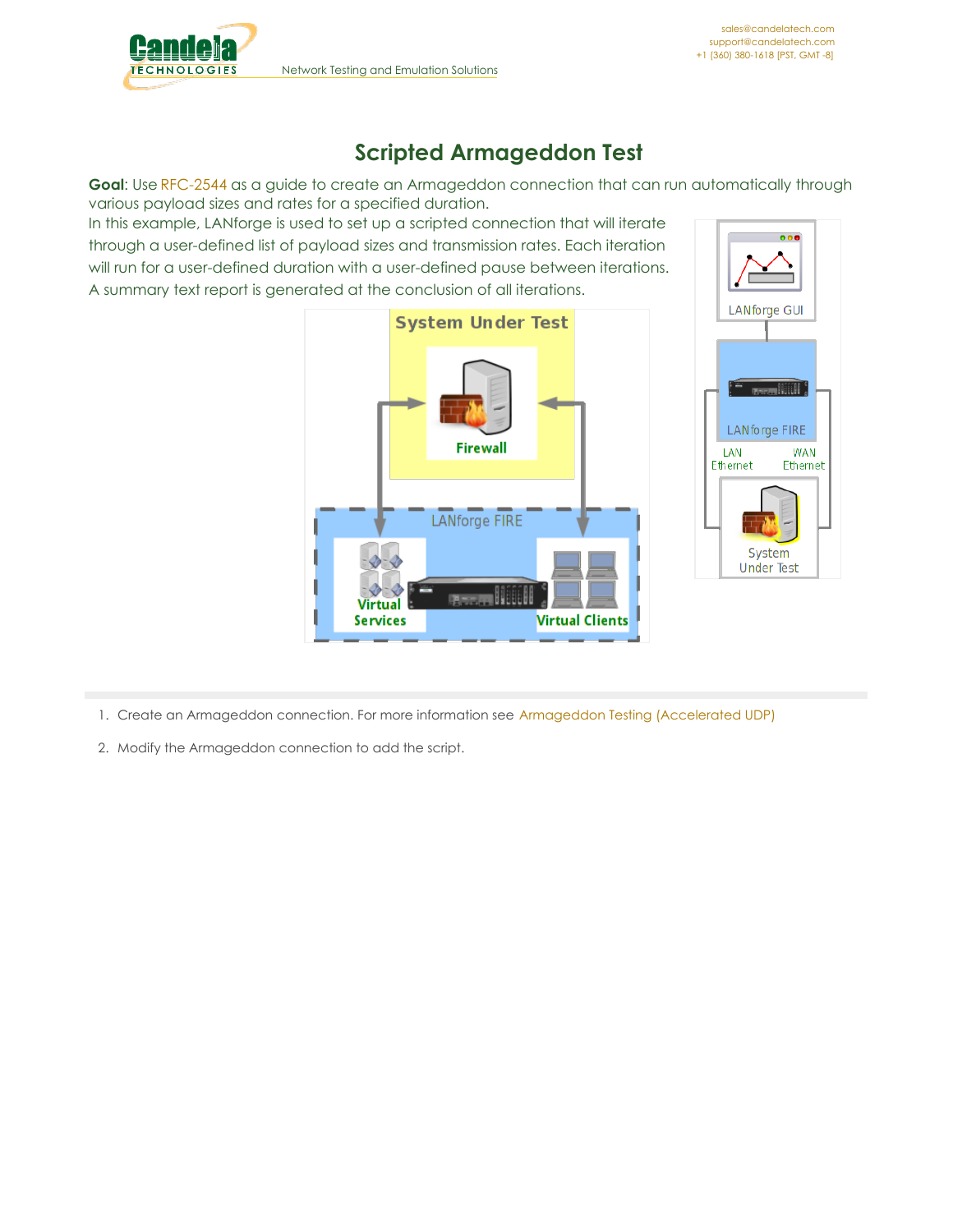A. Highlight the Armageddon connection and select **Modify**.

| ▲       | $\Box$ $\Box$ $\Box$<br><b>Create/Modify Armageddon Endpoint</b> |                         |                                                |                                                                     |                          |                                                                    |                                                   |                 |                                       |   |  |  |
|---------|------------------------------------------------------------------|-------------------------|------------------------------------------------|---------------------------------------------------------------------|--------------------------|--------------------------------------------------------------------|---------------------------------------------------|-----------------|---------------------------------------|---|--|--|
|         |                                                                  |                         |                                                |                                                                     |                          | <b>Cross Connect Information</b>                                   |                                                   |                 |                                       |   |  |  |
|         |                                                                  | CX Name: arm-scr-test-B |                                                | CX Type: $\vert$ Armageddon UDP $\vert \cdot \vert$ Rpt Timer: fast |                          |                                                                    | (1 s)<br>▾                                        |                 | Test Manager default $tm \rightarrow$ |   |  |  |
|         | <b>Ouiesce:</b>                                                  | $3(3 \text{ sec})$      | $\overline{\phantom{a}}$                       | Relative-Timestamps                                                 |                          |                                                                    |                                                   |                 |                                       |   |  |  |
|         |                                                                  |                         |                                                |                                                                     |                          |                                                                    |                                                   |                 |                                       |   |  |  |
|         | <b>Endp Name:</b>                                                | arm-scr-test-B-A        | Shelf:                                         | ı                                                                   |                          | <b>TX Endpoint (endpoint A)</b><br>$\blacktriangleright$ Resource: | $ c - i s 1 4 1 2 0 0 2 0 $ $\blacktriangleright$ | Port:           | $4$ (eth $4$ )                        | ▼ |  |  |
|         |                                                                  |                         |                                                |                                                                     |                          |                                                                    |                                                   |                 |                                       |   |  |  |
|         | Pld Pattern                                                      | Increasing              | <b>Src MAC:</b>                                | <b>DEFAULT</b>                                                      |                          |                                                                    | <b>Dest MAC:</b>                                  | <b>DEFAULT</b>  |                                       |   |  |  |
|         | Min Src IP:                                                      | <b>DEFAULT</b>          | Max Src IP:                                    | <b>DEFAULT</b>                                                      |                          | Min Dst IP:                                                        | DEFAULT                                           | Max Dst IP:     | DEFAULT                               |   |  |  |
|         | Min Src Port: 9                                                  |                         | Max Src Port: 9                                |                                                                     |                          | Min Dst Port: 9                                                    |                                                   | Max Dst Port: 9 |                                       |   |  |  |
| Pps Tx: |                                                                  | 100                     | $\overline{\phantom{a}}$<br>Min Pkt Size: 1514 | $\overline{\mathbf{v}}$                                             |                          | Max Pkt Size: 1514                                                 | $\blacktriangledown$                              | Multi-Pkt:      | lo                                    | ÷ |  |  |
|         | Pkts to Send: 0                                                  |                         | Src MAC Cnt: 0                                 |                                                                     |                          | Dst MAC Cnt: 0                                                     |                                                   | Ouiesce:        | 3 (3 sec)                             | ÷ |  |  |
|         | Thread-ID:                                                       | l0.                     | IP ToS:                                        | Best Effort<br>(0)                                                  | $\overline{\phantom{a}}$ |                                                                    |                                                   | <b>Script</b>   | <b>Thresholds</b>                     |   |  |  |
|         | <b>V</b> Use Router MAC                                          |                         |                                                | □ Slow Start □ UnManaged □ Checksum                                 |                          | Clear-Port-On-Start                                                |                                                   |                 |                                       |   |  |  |
|         |                                                                  |                         |                                                |                                                                     |                          | <b>RX Endpoint (endpoint B)</b>                                    |                                                   |                 |                                       |   |  |  |
|         | <b>Endp Name:</b>                                                | arm-scr-test-B-B        | Shelf:                                         | ı                                                                   | ▼                        | <b>Resource:</b>                                                   | $ c-$ is14120020) $\blacktriangledown$            | Port:           | 5 (eth5)                              | ▼ |  |  |
|         | Pld Pattern                                                      | Increasing              | <b>Src MAC:</b>                                | <b>DEFAULT</b>                                                      |                          |                                                                    | <b>Dest MAC:</b>                                  | <b>DEFAULT</b>  |                                       |   |  |  |
|         | Min Src IP:                                                      | <b>DEFAULT</b>          | Max Src IP:                                    | DEFAULT                                                             |                          | Min Dst IP:                                                        | DEFAULT                                           | Max Dst IP:     | DEFAULT                               |   |  |  |
|         | Min Src Port: 9                                                  |                         | Max Src Port: 9                                |                                                                     |                          | Min Dst Port: 9                                                    |                                                   | Max Dst Port: 9 |                                       |   |  |  |
| Pps Tx: |                                                                  | 100                     | Min Pkt Size: 1514<br>$\overline{\phantom{a}}$ |                                                                     | $\overline{\phantom{a}}$ | Max Pkt Size: 1514                                                 | $\overline{\phantom{a}}$                          | Multi-Pkt:      | lo                                    | ▼ |  |  |
|         | Pkts to Send: 0                                                  |                         | Src MAC Cnt: 0                                 |                                                                     |                          | Dst MAC Cnt: 0                                                     |                                                   | Quiesce:        | 3 (3 sec)                             | ÷ |  |  |
|         | Thread-ID:                                                       | o                       | <b>IP ToS:</b>                                 | Best Effort<br>(0)                                                  | $\blacktriangledown$     |                                                                    |                                                   | <b>Script</b>   | <b>Thresholds</b>                     |   |  |  |
|         | V Use Router MAC                                                 |                         |                                                | □ Slow Start □ UnManaged □ Checksum □ Clear-Port-On-Start           |                          |                                                                    |                                                   |                 |                                       |   |  |  |
|         |                                                                  |                         | <b>Display</b>                                 | <b>Refresh</b>                                                      |                          | <b>Apply</b>                                                       | 0K.                                               | Cancel          |                                       |   |  |  |

B. Select the **Script** button on Endpoint A.

| E                              |                                                                                                                                                | <b>Add/Modify Script</b>     |                                 | $\Box$ $\mathbf{x}$                     |
|--------------------------------|------------------------------------------------------------------------------------------------------------------------------------------------|------------------------------|---------------------------------|-----------------------------------------|
| <b>Endpoint Name:</b>          | larm-scr-test-B-A<br>▼                                                                                                                         | <b>Script Type:</b>          | <b>NONE</b>                     |                                         |
| <b>Script Name:</b>            | my-script                                                                                                                                      | <b>Group Action:</b>         | All<br>$\overline{\phantom{a}}$ |                                         |
| $\triangleright$ Enable Script | $\triangledown$ Show Reports $\triangledown$ Symmetric $\triangledown$ Loop $\triangledown$ Hide Iteration Details $\triangledown$ Hide Legend |                              |                                 | $\Box$ Hide CSV                         |
| <b>Loop Count</b>              | Forever                                                                                                                                        | <b>Script Iterations: NA</b> |                                 | <b>Estimated Duration:</b><br><b>NA</b> |
|                                |                                                                                                                                                | <b>Script Configuration</b>  |                                 |                                         |
|                                | <b>Show Previous Report</b>                                                                                                                    | Sync                         | <b>Apply</b><br>$\alpha$        | Cancel                                  |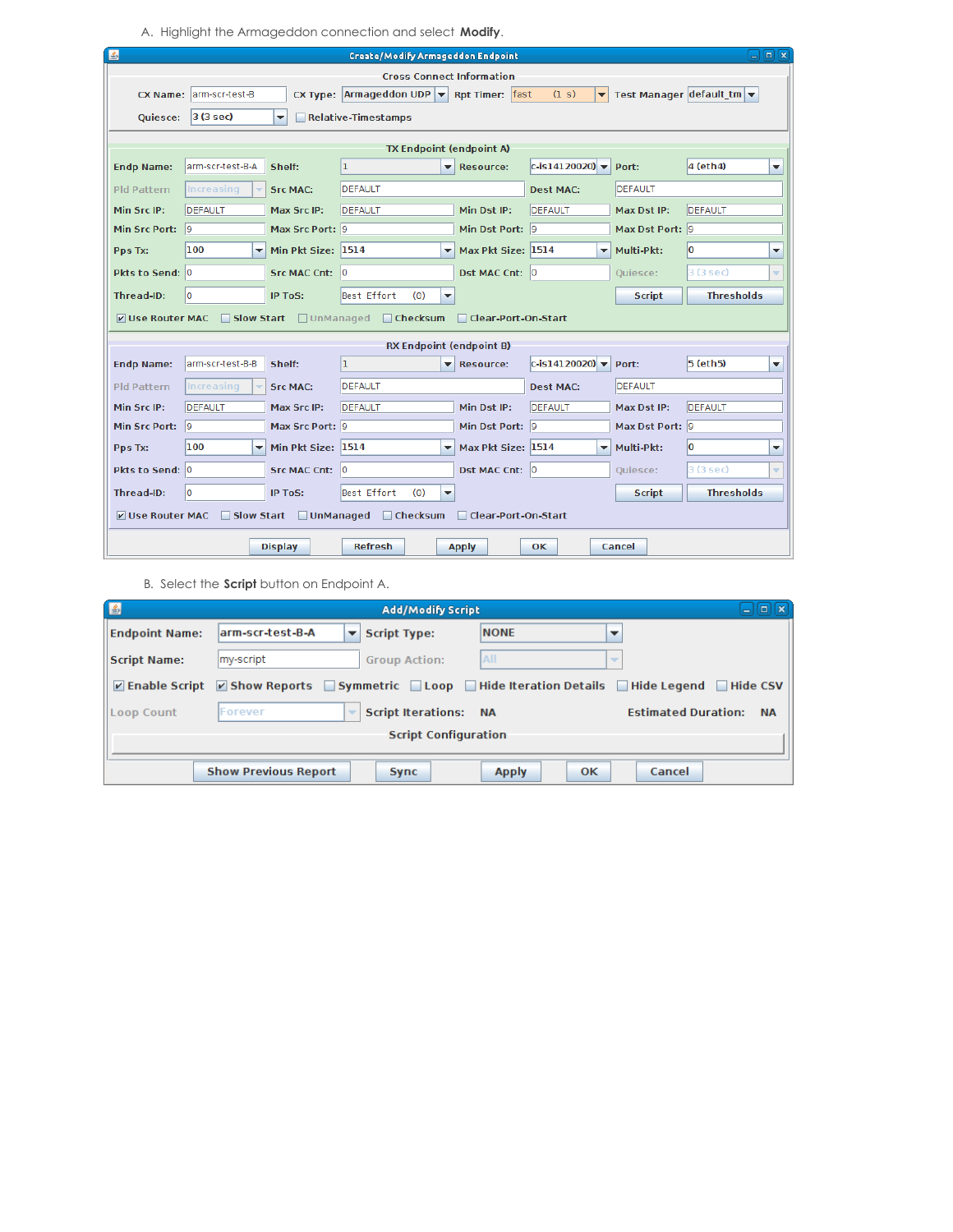C. Select the **Script Type** 'RFC-2544'.

| 国                                                                                                  |                                   |               |                                                                                                  | <b>Add/Modify Script</b>     |                                                                 |                |                                                       | $-$ i $\left[ n\right]$ i $\left[ n\right]$ |  |  |  |  |
|----------------------------------------------------------------------------------------------------|-----------------------------------|---------------|--------------------------------------------------------------------------------------------------|------------------------------|-----------------------------------------------------------------|----------------|-------------------------------------------------------|---------------------------------------------|--|--|--|--|
| Endpoint Name: arm-scr-test-B-A                                                                    |                                   | ▾             | <b>Script Type:</b>                                                                              | <b>RFC-2544</b>              | ▼                                                               |                |                                                       |                                             |  |  |  |  |
| <b>Script Name:</b>                                                                                | my-script                         |               | <b>Group Action:</b>                                                                             | All                          |                                                                 |                |                                                       |                                             |  |  |  |  |
|                                                                                                    |                                   |               | <b>☑ Enable Script ☑ Show Reports</b> Symmetric Loop Hide Iteration Details Hide Legend Hide CSV |                              |                                                                 |                |                                                       |                                             |  |  |  |  |
| Script Iterations: 27 (27)<br>Estimated Duration: 15.75 m (15.75 m)<br>Loop Count<br>Forever<br>÷. |                                   |               |                                                                                                  |                              |                                                                 |                |                                                       |                                             |  |  |  |  |
| <b>Script Configuration</b>                                                                        |                                   |               |                                                                                                  |                              |                                                                 |                |                                                       |                                             |  |  |  |  |
| Show Dups                                                                                          |                                   |               | Show 000 Show Attenuation Hide Latency Distributions                                             |                              |                                                                 |                | Hide Constraints                                      |                                             |  |  |  |  |
| <b>Run Duration:</b>                                                                               |                                   | 130 s         | (30 s)                                                                                           | <b>Pause Duration:</b><br>▼∣ |                                                                 | 5 <sub>s</sub> | (5 s)                                                 | ▼                                           |  |  |  |  |
| <b>Max Drop Percent:</b>                                                                           |                                   | 5% (5%)       |                                                                                                  | $\overline{\phantom{a}}$     | Max-Tx-Underrun:                                                |                | 10% (10%)<br>▼                                        |                                             |  |  |  |  |
| Max Jitter:                                                                                        |                                   | high (100 ms) |                                                                                                  | ▼∣                           | <b>Max RT Latency:</b>                                          |                |                                                       | ▼                                           |  |  |  |  |
| <b>Max Failed OK:</b>                                                                              |                                   | l٥            |                                                                                                  | $\overline{\phantom{a}}$     |                                                                 |                |                                                       |                                             |  |  |  |  |
| <b>Rates A-</b><br>bps<br>10Mbps<br>100Mbps<br>1Gbps                                               | bps<br>10Mbps<br>100Mbps<br>1Gbps | Rates $B-$    | 60<br>128<br>256<br>512<br>1024<br>1280<br>1460<br>1472<br>1514                                  |                              | 60<br>128<br>256<br>512<br>1024<br>1280<br>1460<br>1472<br>1514 |                | <b>NONE</b><br>100<br>300<br>400<br>600<br>800<br>955 | ▼                                           |  |  |  |  |
|                                                                                                    | <b>Show Previous Report</b>       |               | <b>Sync</b>                                                                                      |                              | <b>Apply</b>                                                    | OK             | Cancel                                                |                                             |  |  |  |  |

A. **Note**: A default set of payload sizes are set up based on RFC-2544 but, can be changed by typing over the default values.

B. **Note**: For Armageddon UDP connections, 'payload size' refers to the ethernet frame size.

For more information see LANforge User's Guide: Scripted [Armageddon](http://www.candelatech.com/lfgui_ug.php#arm_scr) Cross Connect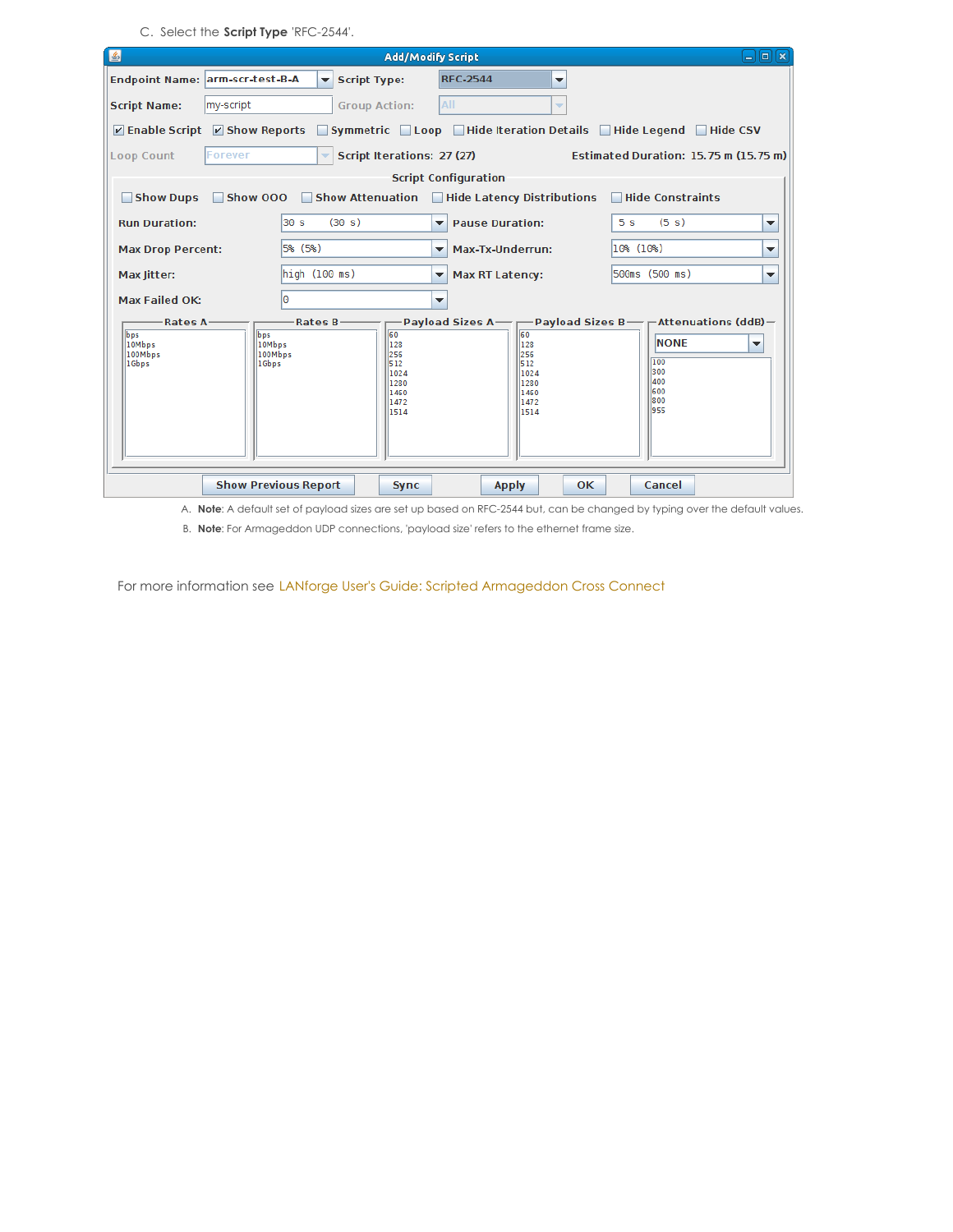## 3. Set up script options.

A. Select Symmetric for the script to run both endpoints for a bi-directional traffic test.

| 图                                                                                                                                                                                                                                                                                                                                                                                                                |                                                                                                                                             |                      |                      | <b>Add/Modify Script</b>                     |                          | $ \sqrt{a}$                                |  |  |  |  |  |  |
|------------------------------------------------------------------------------------------------------------------------------------------------------------------------------------------------------------------------------------------------------------------------------------------------------------------------------------------------------------------------------------------------------------------|---------------------------------------------------------------------------------------------------------------------------------------------|----------------------|----------------------|----------------------------------------------|--------------------------|--------------------------------------------|--|--|--|--|--|--|
| Endpoint Name: arm-scr-test-B-A                                                                                                                                                                                                                                                                                                                                                                                  |                                                                                                                                             | $\blacktriangledown$ | <b>Script Type:</b>  | <b>RFC-2544</b>                              | ▼                        |                                            |  |  |  |  |  |  |
| <b>Script Name:</b>                                                                                                                                                                                                                                                                                                                                                                                              | my-script                                                                                                                                   |                      | <b>Group Action:</b> | All                                          | $\overline{\phantom{a}}$ |                                            |  |  |  |  |  |  |
|                                                                                                                                                                                                                                                                                                                                                                                                                  | $\triangleright$ Symmetric Loop Hide Iteration Details Hide Legend Hide CSV<br>$\triangleright$ Enable Script $\triangleright$ Show Reports |                      |                      |                                              |                          |                                            |  |  |  |  |  |  |
| Forever<br>Script Iterations: 27 (27)<br>Estimated Duration: 15.75 m (15.75 m)<br>Loop Count<br>┳∣                                                                                                                                                                                                                                                                                                               |                                                                                                                                             |                      |                      |                                              |                          |                                            |  |  |  |  |  |  |
| <b>Script Configuration</b>                                                                                                                                                                                                                                                                                                                                                                                      |                                                                                                                                             |                      |                      |                                              |                          |                                            |  |  |  |  |  |  |
| Show 000 Show Attenuation Hide Latency Distributions Hide Constraints<br>Show Dups                                                                                                                                                                                                                                                                                                                               |                                                                                                                                             |                      |                      |                                              |                          |                                            |  |  |  |  |  |  |
| <b>Run Duration:</b>                                                                                                                                                                                                                                                                                                                                                                                             |                                                                                                                                             | l30 s.               | (30 s)               | $\blacktriangleright$ Pause Duration:        |                          | (5 s)<br>5 <sub>s</sub><br>▼               |  |  |  |  |  |  |
| <b>Max Drop Percent:</b>                                                                                                                                                                                                                                                                                                                                                                                         |                                                                                                                                             | 5% (5%)              |                      | Max-Tx-Underrun:<br>$\overline{\phantom{a}}$ |                          | 10% (10%)<br>▼                             |  |  |  |  |  |  |
| Max Jitter:                                                                                                                                                                                                                                                                                                                                                                                                      |                                                                                                                                             | high (100 ms)        |                      | <b>Max RT Latency:</b><br>▼                  |                          | 500ms (500 ms)<br>$\overline{\phantom{a}}$ |  |  |  |  |  |  |
| <b>Max Failed OK:</b>                                                                                                                                                                                                                                                                                                                                                                                            |                                                                                                                                             | lΘ                   |                      | $\overline{\phantom{a}}$                     |                          |                                            |  |  |  |  |  |  |
| $\Box$ Payload Sizes A $\Box$ $\Box$ Payload Sizes B $\Box$ $\Box$ Attenuations (ddB) $\Box$<br>-Rates A-<br>$Rates$ B<br>60<br>60<br><b>lbps</b><br>bps<br><b>NONE</b><br>128<br>10Mbps<br>128<br>10Mbps<br>▼<br>256<br>100Mbps<br>256<br>100Mbps<br>100<br>512<br>1Gbps<br>1Gbps<br>512<br>1300<br>1024<br>1024<br>400<br>1280<br>1280<br>1600<br>1460<br>1460<br>1800<br>1472<br>1472<br>1955<br>1514<br>1514 |                                                                                                                                             |                      |                      |                                              |                          |                                            |  |  |  |  |  |  |
|                                                                                                                                                                                                                                                                                                                                                                                                                  | <b>Show Previous Report</b>                                                                                                                 |                      | <b>Sync</b>          | <b>Apply</b>                                 | OK                       | Cancel                                     |  |  |  |  |  |  |

B. Set the Run and Pause Duration, max failure thresholds, and modify Rates and Payload Sizes as needed.

| 国                                                            |                             |                          | <b>Add/Modify Script</b>                                                                                                                     |   |                                                                                      |                                   |    |                |                                   |                         | $\Box$ elx               |
|--------------------------------------------------------------|-----------------------------|--------------------------|----------------------------------------------------------------------------------------------------------------------------------------------|---|--------------------------------------------------------------------------------------|-----------------------------------|----|----------------|-----------------------------------|-------------------------|--------------------------|
| Endpoint Name: arm-scr-test-B-A                              |                             | $\overline{\phantom{a}}$ | <b>Script Type:</b>                                                                                                                          |   | <b>RFC-2544</b>                                                                      |                                   | ▼  |                |                                   |                         |                          |
| <b>Script Name:</b>                                          | my-script                   |                          | <b>Group Action:</b>                                                                                                                         |   | All                                                                                  |                                   | ▼  |                |                                   |                         |                          |
| $\triangleright$ Enable Script $\triangleright$ Show Reports |                             |                          | $\boxed{\triangleright}$ Symmetric $\boxed{\phantom{a}}$ Loop $\boxed{\phantom{a}}$ Hide Iteration Details $\boxed{\phantom{a}}$ Hide Legend |   |                                                                                      |                                   |    |                |                                   | $\blacksquare$ Hide CSV |                          |
| <b>Loop Count</b>                                            | Forever                     | ÷                        | Script Iterations: 36 (36)                                                                                                                   |   |                                                                                      |                                   |    |                | Estimated Duration: 6.6 m (6.6 m) |                         |                          |
|                                                              |                             |                          |                                                                                                                                              |   | <b>Script Configuration</b>                                                          |                                   |    |                |                                   |                         |                          |
| Show Dups                                                    | <b>Show 000</b>             |                          | Show Attenuation                                                                                                                             |   | Hide Latency Distributions                                                           |                                   |    |                | Hide Constraints                  |                         |                          |
| <b>Run Duration:</b>                                         |                             | $\overline{10}$ s        | (10 s)                                                                                                                                       | ▾ | <b>Pause Duration:</b>                                                               |                                   |    | 1 <sub>s</sub> | (1 s)                             |                         | ▼                        |
| <b>Max Drop Percent:</b>                                     |                             | Max-Tx-Underrun:<br>▼    |                                                                                                                                              |   | 10% (10%)<br>▼                                                                       |                                   |    |                |                                   |                         |                          |
| Max Jitter:                                                  |                             | high (100 ms)            |                                                                                                                                              | ▼ | <b>Max RT Latency:</b>                                                               |                                   |    |                | 500ms (500 ms)                    |                         | $\overline{\phantom{a}}$ |
| Max Failed OK:                                               |                             | I٥                       |                                                                                                                                              | ▼ |                                                                                      |                                   |    |                |                                   |                         |                          |
| <b>Rates A</b>                                               |                             | Rates B-                 |                                                                                                                                              |   | Payload Sizes A — $\rightarrow$ Payload Sizes B — $\rightarrow$ Attenuations (ddB) – |                                   |    |                |                                   |                         |                          |
| pps<br>100                                                   | pps<br>100                  |                          | 60 (60 B)<br>128 (128 B)                                                                                                                     |   |                                                                                      | 60(60B)<br>128 (128 B)            |    |                | <b>NONE</b>                       |                         | ▼                        |
| 1000                                                         | 1000                        |                          | 256 (256 B)                                                                                                                                  |   |                                                                                      | 256 (256 B)                       |    |                | 100 (100 ddB)                     |                         |                          |
| 10000<br>100000                                              | 10000<br>100000             |                          | 512(512B)<br>1024 (1 KB)                                                                                                                     |   |                                                                                      | 512(512B)<br>1024 (1 KB)          |    |                | 300 (300 ddB)                     |                         |                          |
|                                                              |                             |                          | 1280 (1.25 KB)<br>1460 (1.426 KB)                                                                                                            |   |                                                                                      | 1280 (1.25 KB)<br>1460 (1.426 KB) |    |                | 400 (400 ddB)<br>600 (600 ddB)    |                         |                          |
|                                                              |                             |                          | 1472 (1.438 KB)                                                                                                                              |   |                                                                                      | 1472 (1.438 KB)                   |    |                | 800 (800 ddB)                     |                         |                          |
|                                                              |                             |                          | 1514 (1.479 KB)                                                                                                                              |   |                                                                                      | 1514 (1.479 KB)                   |    |                | 955 (955 ddB)                     |                         |                          |
|                                                              |                             |                          |                                                                                                                                              |   |                                                                                      |                                   |    |                |                                   |                         |                          |
|                                                              |                             |                          |                                                                                                                                              |   |                                                                                      |                                   |    |                |                                   |                         |                          |
|                                                              |                             |                          |                                                                                                                                              |   |                                                                                      |                                   |    |                |                                   |                         |                          |
|                                                              | <b>Show Previous Report</b> |                          |                                                                                                                                              |   |                                                                                      |                                   | OK |                | Cancel                            |                         |                          |
|                                                              |                             |                          | <b>Sync</b>                                                                                                                                  |   | <b>Apply</b>                                                                         |                                   |    |                |                                   |                         |                          |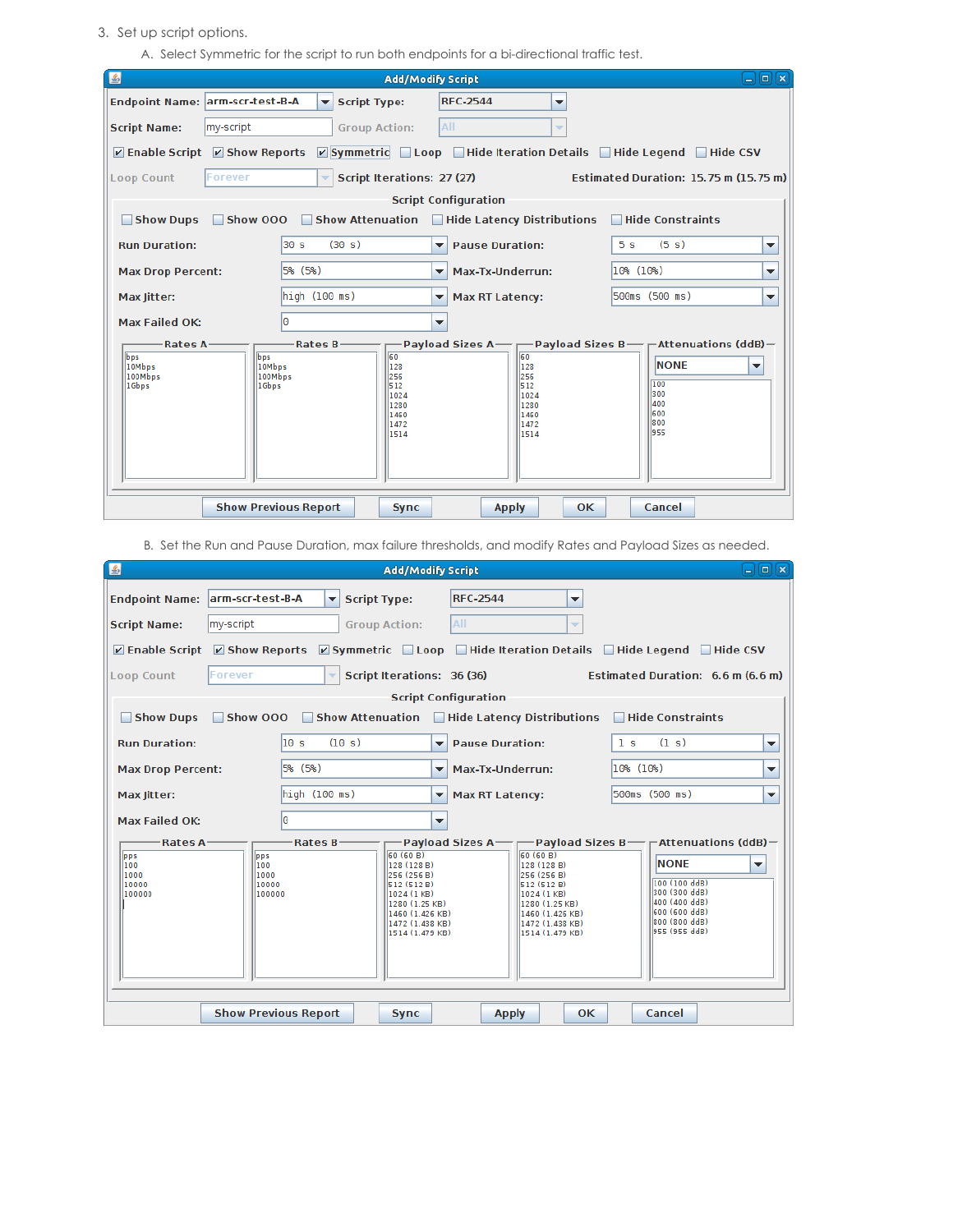C. Note the total number of Script Iterations and Estimated Total Duration to help determine how long it will take to run this script.

| E                                                                                                               |                                                                                            | <b>Add/Modify Script</b>                                                                                                                         |                                                                                                                                                     | $-$ l $\boxed{=}$ l $\boxed{\times}$                                                                                                                                                                      |  |  |  |  |  |  |  |  |
|-----------------------------------------------------------------------------------------------------------------|--------------------------------------------------------------------------------------------|--------------------------------------------------------------------------------------------------------------------------------------------------|-----------------------------------------------------------------------------------------------------------------------------------------------------|-----------------------------------------------------------------------------------------------------------------------------------------------------------------------------------------------------------|--|--|--|--|--|--|--|--|
| Endpoint Name: arm-scr-test-B-A                                                                                 | <b>Script Type:</b><br>$\overline{\phantom{a}}$                                            |                                                                                                                                                  | <b>RFC-2544</b><br>▼                                                                                                                                |                                                                                                                                                                                                           |  |  |  |  |  |  |  |  |
| my-script<br><b>Script Name:</b>                                                                                | <b>Group Action:</b>                                                                       | AII                                                                                                                                              | $\overline{\phantom{a}}$                                                                                                                            |                                                                                                                                                                                                           |  |  |  |  |  |  |  |  |
| <b>☑ Enable Script ☑ Show Reports</b> <i>☑</i> Symmetric <b>Depop Deve</b> Hide Iteration Details Device Legend |                                                                                            |                                                                                                                                                  |                                                                                                                                                     | $\Box$ Hide CSV                                                                                                                                                                                           |  |  |  |  |  |  |  |  |
| Forever<br><b>Loop Count</b>                                                                                    | ÷                                                                                          | Script Iterations: 36 (36)                                                                                                                       |                                                                                                                                                     | Estimated Duration: 6.6 m (6.6 m)                                                                                                                                                                         |  |  |  |  |  |  |  |  |
| <b>Script Configuration</b>                                                                                     |                                                                                            |                                                                                                                                                  |                                                                                                                                                     |                                                                                                                                                                                                           |  |  |  |  |  |  |  |  |
| Show 000<br>Show Dups                                                                                           |                                                                                            |                                                                                                                                                  | Show Attenuation   Hide Latency Distributions                                                                                                       | <b>Hide Constraints</b>                                                                                                                                                                                   |  |  |  |  |  |  |  |  |
| <b>Run Duration:</b>                                                                                            | 10 s<br>(10 s)                                                                             | $\overline{\mathbf{v}}$                                                                                                                          | <b>Pause Duration:</b>                                                                                                                              | (1 s)<br>1 <sub>s</sub><br>▼                                                                                                                                                                              |  |  |  |  |  |  |  |  |
| <b>Max Drop Percent:</b>                                                                                        | 5% (5%)                                                                                    | $\overline{\mathbf{v}}$                                                                                                                          | Max-Tx-Underrun:                                                                                                                                    | 10% (10%)<br>▼                                                                                                                                                                                            |  |  |  |  |  |  |  |  |
| Max litter:                                                                                                     | $\text{high}$ (100 ms)                                                                     | $\overline{\mathbf{v}}$                                                                                                                          | <b>Max RT Latency:</b>                                                                                                                              | 500ms (500 ms)<br>▼                                                                                                                                                                                       |  |  |  |  |  |  |  |  |
| Max Failed OK:                                                                                                  | I٥                                                                                         | $\overline{\phantom{a}}$                                                                                                                         |                                                                                                                                                     |                                                                                                                                                                                                           |  |  |  |  |  |  |  |  |
| -Rates A-<br>pps<br>$100(100 \text{ pps})$<br>1000 (1 Kpps)<br>10000 (10 Kpps)<br>100000 (100 Kpps)             | -Rates B-<br>pps<br>100 (100 pps)<br>1000 (1 Kpps)<br>10000 (10 Kpps)<br>100000 (100 Kpps) | 60 (60 B)<br>128 (128 B)<br>256 (256 B)<br>512 (512 B)<br>1024 (1 KB)<br>1280 (1.25 KB)<br>1460 (1.426 KB)<br>1472 (1.438 KB)<br>1514 (1.479 KB) | (60)(60)<br>  128 (128 B)<br>256 (256 B)<br>512 (512 B)<br>  1024 (1 KB)<br>1280 (1.25 KB)<br>1460 (1.426 KB)<br>1472 (1.438 KB)<br>1514 (1.479 KB) | −Payload Sizes A───Payload Sizes B───Attenuations (ddB)−<br><b>NONE</b><br>$\overline{\phantom{a}}$<br>100 (100 ddB)<br>300 (300 ddB)<br>400 (400 ddB)<br>600 (600 ddB)<br>800 (800 ddB)<br>955 (955 ddB) |  |  |  |  |  |  |  |  |
|                                                                                                                 | <b>Show Previous Report</b>                                                                | <b>Sync</b>                                                                                                                                      | 0K.<br><b>Apply</b>                                                                                                                                 | Cancel                                                                                                                                                                                                    |  |  |  |  |  |  |  |  |

D. Select **OK** to close the **Add/Modify Script** window.

| 圖<br>$\Box$ e $\bm{x}$<br><b>Create/Modify Armageddon Endpoint</b>              |                                                                                                             |                          |                                                                     |                                               |                                                   |                 |                           |  |  |  |  |  |
|---------------------------------------------------------------------------------|-------------------------------------------------------------------------------------------------------------|--------------------------|---------------------------------------------------------------------|-----------------------------------------------|---------------------------------------------------|-----------------|---------------------------|--|--|--|--|--|
|                                                                                 |                                                                                                             |                          |                                                                     | <b>Cross Connect Information</b>              |                                                   |                 |                           |  |  |  |  |  |
| <b>CX Name:</b>                                                                 | larm-scr-test-B                                                                                             |                          | CX Type: $\vert$ Armageddon UDP $\vert \cdot \vert$ Rpt Timer: fast |                                               | (1 s)<br>▾                                        |                 | Test Manager default $tm$ |  |  |  |  |  |
| <b>Ouiesce:</b>                                                                 | $3(3 \text{ sec})$                                                                                          | $\overline{\phantom{a}}$ | Relative-Timestamps                                                 |                                               |                                                   |                 |                           |  |  |  |  |  |
|                                                                                 |                                                                                                             |                          |                                                                     | <b>TX Endpoint (endpoint A)</b>               |                                                   |                 |                           |  |  |  |  |  |
| <b>Endp Name:</b>                                                               | arm-scr-test-B-A                                                                                            | Shelf:                   | ı                                                                   | $\blacktriangleright$ Resource:               | $ c - i 14120020 $ $\rightarrow$                  | Port:           | 4 (eth4)<br>۰             |  |  |  |  |  |
| <b>Pld Pattern</b>                                                              | Increasing                                                                                                  | <b>Src MAC:</b>          | <b>DEFAULT</b>                                                      |                                               | <b>Dest MAC:</b>                                  | <b>DEFAULT</b>  |                           |  |  |  |  |  |
| Min Src IP:                                                                     | DEFAULT                                                                                                     | Max Src IP:              | <b>DEFAULT</b>                                                      | Min Dst IP:                                   | DEFAULT                                           | Max Dst IP:     | DEFAULT                   |  |  |  |  |  |
| Min Src Port:                                                                   | - 19                                                                                                        | Max Src Port: 9          |                                                                     | Min Dst Port: 9                               |                                                   | Max Dst Port: 9 |                           |  |  |  |  |  |
| Pps Tx:                                                                         | 100<br>$\overline{\phantom{a}}$                                                                             | Min Pkt Size: 1514       |                                                                     | Max Pkt Size: 1514                            | $\overline{\mathbf{v}}$                           | Multi-Pkt:      | lo<br>٠                   |  |  |  |  |  |
| Pkts to Send: 0                                                                 |                                                                                                             | Src MAC Cnt: 0           |                                                                     | Dst MAC Cnt: 0                                |                                                   | Quiesce:        | 3 (3 sec)                 |  |  |  |  |  |
| Thread-ID:                                                                      | lo.                                                                                                         | IP ToS:                  | Best Effort<br>(0)                                                  | ▼                                             |                                                   | <b>Script</b>   | <b>Thresholds</b>         |  |  |  |  |  |
| $V$ Use Router MAC                                                              |                                                                                                             |                          | Slow Start   UnManaged   Checksum                                   | Clear-Port-On-Start                           |                                                   |                 |                           |  |  |  |  |  |
|                                                                                 |                                                                                                             |                          |                                                                     | <b>RX Endpoint (endpoint B)</b>               |                                                   |                 |                           |  |  |  |  |  |
| <b>Endp Name:</b>                                                               | arm-scr-test-B-B                                                                                            | Shelf:                   | ı                                                                   | Resource:<br>▼                                | $ c - i s 1 4 1 2 0 0 2 0 $ $\blacktriangleright$ | Port:           | 5 (eth5)<br>▼             |  |  |  |  |  |
| <b>Pld Pattern</b>                                                              | Increasing                                                                                                  | <b>Src MAC:</b>          | <b>DEFAULT</b>                                                      |                                               | <b>Dest MAC:</b>                                  | <b>DEFAULT</b>  |                           |  |  |  |  |  |
| Min Src IP:                                                                     | <b>DEFAULT</b>                                                                                              | Max Src IP:              | <b>DEFAULT</b>                                                      | Min Dst IP:                                   | DEFAULT                                           | Max Dst IP:     | DEFAULT                   |  |  |  |  |  |
| Min Src Port: 9                                                                 |                                                                                                             | Max Src Port: 9          |                                                                     | Min Dst Port: 9                               |                                                   | Max Dst Port: 9 |                           |  |  |  |  |  |
| Pps Tx:                                                                         | 100<br>▼                                                                                                    | Min Pkt Size: 1514       |                                                                     | Max Pkt Size: 1514<br>$\overline{\mathbf{v}}$ | $\overline{\phantom{a}}$                          | Multi-Pkt:      | l0<br>▼                   |  |  |  |  |  |
| Pkts to Send: 0                                                                 |                                                                                                             | <b>Src MAC Cnt:</b>      | $ 0\rangle$                                                         | Dst MAC Cnt: 0                                |                                                   | Quiesce:        | 3 (3 sec)<br>÷            |  |  |  |  |  |
| Thread-ID:                                                                      | lo<br>Best Effort<br><b>Thresholds</b><br><b>IP ToS:</b><br>(0)<br>$\overline{\mathbf{v}}$<br><b>Script</b> |                          |                                                                     |                                               |                                                   |                 |                           |  |  |  |  |  |
| □ UnManaged □ Checksum<br>V Use Router MAC<br>Slow Start<br>Clear-Port-On-Start |                                                                                                             |                          |                                                                     |                                               |                                                   |                 |                           |  |  |  |  |  |
|                                                                                 | <b>Refresh</b><br><b>Apply</b><br><b>OK</b><br>Cancel<br><b>Display</b>                                     |                          |                                                                     |                                               |                                                   |                 |                           |  |  |  |  |  |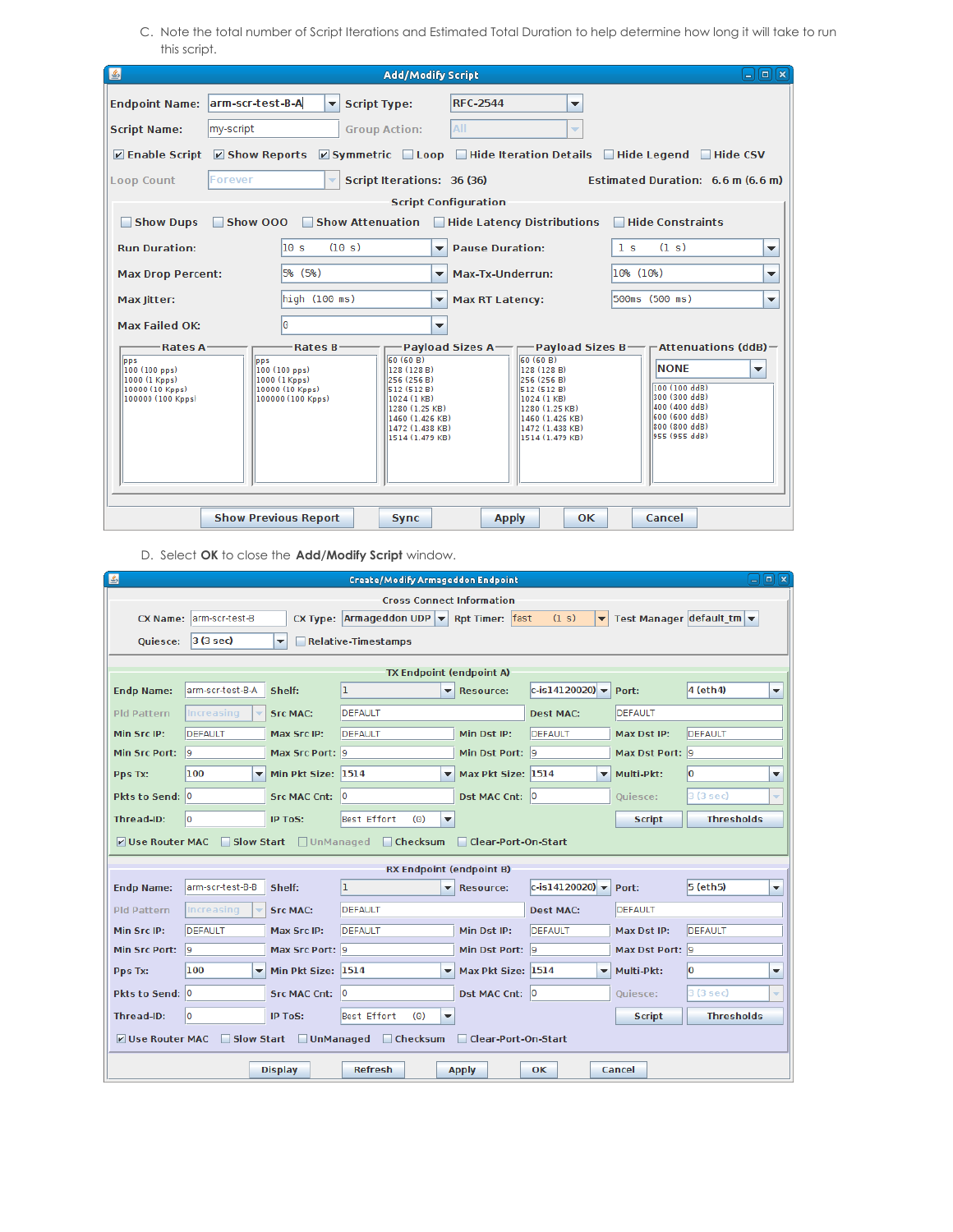E. The Script Type for Endpoint B is set to NONE because Endpoint A is controlling both ends of the connection in this symmetric script example.

| 国                     |                                                                                                                                                                                                                 | $\Box$<br>l se<br><b>Add/Modify Script</b><br><b>SP</b>                 |              |                          |  |  |  |  |  |  |  |  |  |
|-----------------------|-----------------------------------------------------------------------------------------------------------------------------------------------------------------------------------------------------------------|-------------------------------------------------------------------------|--------------|--------------------------|--|--|--|--|--|--|--|--|--|
| <b>Endpoint Name:</b> | arm-scr-test-B-B                                                                                                                                                                                                | <b>Script Type:</b>                                                     | <b>NONE</b>  | $\overline{\phantom{a}}$ |  |  |  |  |  |  |  |  |  |
| <b>Script Name:</b>   | my-script                                                                                                                                                                                                       | <b>Group Action:</b>                                                    | All          | $\overline{\phantom{a}}$ |  |  |  |  |  |  |  |  |  |
|                       | $\triangledown$ Enable Script $\triangledown$ Show Reports $\triangledown$ Symmetric $\triangledown$ Loop $\triangledown$ Hide Iteration Details $\triangledown$ Hide Legend $\triangledown$<br><b>Hide CSV</b> |                                                                         |              |                          |  |  |  |  |  |  |  |  |  |
| <b>Loop Count</b>     | Forever                                                                                                                                                                                                         | <b>Script Iterations: NA</b><br><b>Estimated Duration:</b><br><b>NA</b> |              |                          |  |  |  |  |  |  |  |  |  |
|                       | <b>Script Configuration</b>                                                                                                                                                                                     |                                                                         |              |                          |  |  |  |  |  |  |  |  |  |
|                       |                                                                                                                                                                                                                 |                                                                         |              |                          |  |  |  |  |  |  |  |  |  |
|                       | <b>Show Previous Report</b>                                                                                                                                                                                     | <b>Sync</b>                                                             | <b>Apply</b> | OK<br>Cancel             |  |  |  |  |  |  |  |  |  |

F. Select **OK** to close the **Create/Modify Cross Connect** window.

| 图                                       |            |         |                 |                                                 | LANforge Manager Version(5.3.3)                     |                |                                                                            |                  |                 |                        |                    |                     |                                                 | コ回区                   |
|-----------------------------------------|------------|---------|-----------------|-------------------------------------------------|-----------------------------------------------------|----------------|----------------------------------------------------------------------------|------------------|-----------------|------------------------|--------------------|---------------------|-------------------------------------------------|-----------------------|
| Control Reporting Tear-Off Info Plugins |            |         |                 |                                                 |                                                     |                |                                                                            |                  |                 |                        |                    |                     |                                                 |                       |
|                                         |            |         |                 |                                                 |                                                     |                | <b>Stop All</b>                                                            |                  |                 | <b>Restart Manager</b> |                    | <b>Refresh</b>      |                                                 | <b>HELP</b>           |
| File-IO                                 | Layer-4    | Generic | <b>Test Mgr</b> |                                                 | <b>Test Group</b>                                   |                | <b>Resource Mgr</b>                                                        | <b>Event Log</b> |                 | <b>Alerts</b>          | Port Mgr           | <b>Messages</b>     |                                                 |                       |
| <b>Status</b>                           | Layer-3    |         | <b>L3 Endps</b> | <b>VoIP/RTP</b>                                 | <b>VolP/RTP Endps</b>                               |                | Armageddon                                                                 |                  |                 | WanLinks               | <b>Attenuators</b> |                     | <b>Collision-Domains</b>                        |                       |
|                                         |            |         |                 |                                                 |                                                     |                |                                                                            |                  |                 |                        |                    |                     |                                                 |                       |
| Rpt Timer: default (5 s)                |            |         |                 | ▼ Go Test Manager all                           |                                                     |                | ▼                                                                          |                  | Select All      | <b>Start</b>           | <b>Stop</b>        | Quiesce             | Clear                                           |                       |
|                                         |            |         |                 |                                                 |                                                     |                |                                                                            | <b>Display</b>   |                 | Create                 | <b>Modify</b>      | <b>Batch Modify</b> |                                                 | <b>Delete</b>         |
|                                         |            |         |                 |                                                 | Armageddon: Kernel Accelerated Connections          |                |                                                                            |                  |                 |                        |                    |                     |                                                 |                       |
|                                         |            |         |                 |                                                 |                                                     |                |                                                                            |                  |                 |                        |                    |                     |                                                 |                       |
| Name                                    | <b>EID</b> | State   |                 | Endpoints $(A \leftrightarrow B)$               |                                                     |                | Pkt Tx A $\rightarrow$ B   Pkt Tx A $\leftarrow$ B   bps A $\rightarrow$ B |                  |                 | bps $A \leftarrow B$   | Avg RTT            |                     | $\text{Re}a \rightarrow B$ Reg A $\leftarrow$ B | Rpt 1                 |
| arm-scr-t 14 Stopped                    |            |         |                 | arm-scr-test-B-A <=>                            |                                                     | 0              | $\overline{0}$                                                             |                  | $\overline{0}$  | 0                      | 0                  | 100                 | 100                                             |                       |
|                                         |            |         |                 |                                                 |                                                     |                |                                                                            |                  |                 |                        |                    |                     |                                                 |                       |
|                                         |            |         |                 |                                                 |                                                     |                |                                                                            |                  |                 |                        |                    |                     |                                                 |                       |
|                                         |            |         |                 |                                                 |                                                     |                |                                                                            |                  |                 |                        |                    |                     |                                                 |                       |
|                                         |            |         |                 |                                                 |                                                     |                |                                                                            |                  |                 |                        |                    |                     |                                                 |                       |
| $\blacktriangleleft$                    |            |         |                 |                                                 |                                                     |                | Ш.                                                                         |                  |                 |                        |                    |                     |                                                 | $\mathbf{r}$          |
|                                         |            |         |                 |                                                 |                                                     |                |                                                                            |                  |                 |                        |                    |                     |                                                 |                       |
|                                         |            |         |                 |                                                 | Armageddon: Kernel Accelerated Connection Endpoints |                |                                                                            |                  |                 |                        |                    |                     |                                                 |                       |
|                                         |            |         |                 |                                                 |                                                     |                |                                                                            |                  |                 |                        |                    |                     |                                                 |                       |
| Name                                    | <b>EID</b> | Run     | Script          | Pps TX                                          | Pps RX                                              | <b>Tx Pkts</b> | <b>Rx Pkts</b>                                                             |                  | <b>Tx Bytes</b> | <b>Rx Bytes</b>        | Dropped            |                     | Rx Drop % CX Dropped C                          |                       |
| arm-scr- 1.1.4.42                       |            |         | Enabled         | $\mathsf{o}$                                    | $\Omega$                                            |                | $\Omega$                                                                   | 0                | 0               |                        | $\Omega$           | $\Omega$            | $\Omega$                                        | 0                     |
| arm-scr- 1.1.5.43                       |            |         | Enabled         | $\overline{0}$                                  | 0                                                   |                | $\Omega$                                                                   | $\Omega$         | $\Omega$        |                        | $\Omega$           | $\Omega$            | $\Omega$                                        | 0                     |
|                                         |            |         |                 |                                                 |                                                     |                |                                                                            |                  |                 |                        |                    |                     |                                                 |                       |
|                                         |            |         |                 |                                                 |                                                     |                |                                                                            |                  |                 |                        |                    |                     |                                                 |                       |
|                                         |            |         |                 |                                                 |                                                     |                |                                                                            |                  |                 |                        |                    |                     |                                                 |                       |
|                                         |            |         |                 |                                                 |                                                     |                |                                                                            |                  |                 |                        |                    |                     |                                                 |                       |
|                                         |            |         |                 |                                                 |                                                     |                |                                                                            |                  |                 |                        |                    |                     |                                                 |                       |
| $\left  \cdot \right $                  |            |         | $\parallel$     |                                                 |                                                     |                |                                                                            |                  |                 |                        |                    |                     |                                                 | $\blacktriangleright$ |
|                                         |            |         |                 | Logged in to: If1005c-is14120020:4002 as: Admin |                                                     |                |                                                                            |                  |                 |                        |                    |                     |                                                 |                       |

For more information see LANforge User's Guide: Scripted [Armageddon](http://www.candelatech.com/lfgui_ug.php#arm_scr) Cross Connect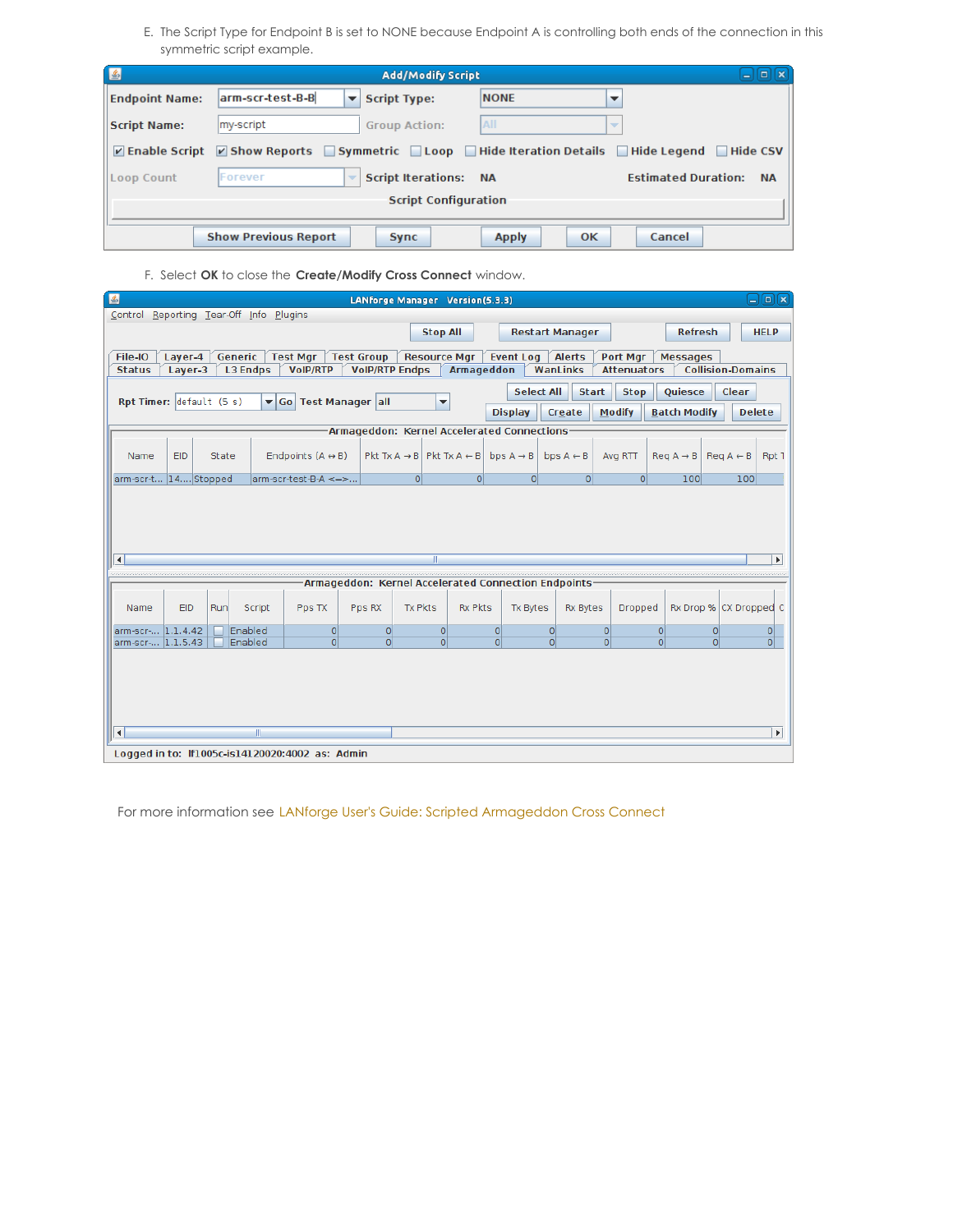4. Start the Scripted Armageddon Cross Connect.

A. Highlight the Armageddon connection and select **Start**.

| 圖                                          |                                                                                                                        |                      |                                                 |                         | LANforge Manager Version(5.3.3)                     |                     |                |                       |                        |                    |                     |                          | 日回区            |
|--------------------------------------------|------------------------------------------------------------------------------------------------------------------------|----------------------|-------------------------------------------------|-------------------------|-----------------------------------------------------|---------------------|----------------|-----------------------|------------------------|--------------------|---------------------|--------------------------|----------------|
|                                            |                                                                                                                        |                      | Control Reporting Tear-Off Info Plugins         |                         |                                                     |                     |                |                       |                        |                    |                     |                          |                |
|                                            |                                                                                                                        |                      |                                                 |                         |                                                     | <b>Stop All</b>     |                |                       | <b>Restart Manager</b> |                    | <b>Refresh</b>      |                          | <b>HELP</b>    |
| File-IO                                    | Layer-4                                                                                                                | Generic              | <b>Test Mgr</b>                                 |                         | <b>Test Group</b>                                   | <b>Resource Mgr</b> |                | <b>Event Log</b>      | <b>Alerts</b>          | Port Mgr           | <b>Messages</b>     |                          |                |
| <b>Status</b>                              | Layer-3                                                                                                                |                      | <b>L3 Endps</b><br><b>VoIP/RTP</b>              |                         | <b>VoIP/RTP Endps</b>                               |                     | Armageddon     |                       | WanLinks               | <b>Attenuators</b> |                     | <b>Collision-Domains</b> |                |
|                                            |                                                                                                                        |                      |                                                 |                         |                                                     |                     |                |                       |                        |                    |                     |                          |                |
| Rpt Timer: default (5 s)                   |                                                                                                                        |                      | $\blacktriangledown$ Go                         | <b>Test Manager all</b> |                                                     | ▼                   |                | <b>Select All</b>     | <b>Start</b>           | <b>Stop</b>        | Quiesce             | Clear                    |                |
|                                            |                                                                                                                        |                      |                                                 |                         |                                                     |                     |                | <b>Display</b>        | Create                 | Modify             | <b>Batch Modify</b> | <b>Delete</b>            |                |
| Armageddon: Kernel Accelerated Connections |                                                                                                                        |                      |                                                 |                         |                                                     |                     |                |                       |                        |                    |                     |                          |                |
|                                            | Pkt Tx $A \rightarrow B$ Pkt Tx $A \leftarrow B$<br>$\text{Req } A \rightarrow B \mid \text{Req } A \leftarrow B \mid$ |                      |                                                 |                         |                                                     |                     |                |                       |                        |                    |                     |                          |                |
| Name                                       | EID                                                                                                                    | State                | Endpoints $(A \leftrightarrow B)$               |                         |                                                     |                     |                | bps $A \rightarrow B$ | bps $A \leftarrow B$   | Avg RTT            |                     |                          | Rpt 1          |
| arm-scr-t 14 Run                           |                                                                                                                        |                      | arm-scr-test-B-A <=>                            |                         | 2,722                                               |                     | 2,880          | 208,794               | 205,549                | 20 <sup>1</sup>    | 100                 | 100                      |                |
|                                            |                                                                                                                        |                      |                                                 |                         |                                                     |                     |                |                       |                        |                    |                     |                          |                |
|                                            |                                                                                                                        |                      |                                                 |                         |                                                     |                     |                |                       |                        |                    |                     |                          |                |
|                                            |                                                                                                                        |                      |                                                 |                         |                                                     |                     |                |                       |                        |                    |                     |                          |                |
|                                            |                                                                                                                        |                      |                                                 |                         |                                                     |                     |                |                       |                        |                    |                     |                          |                |
| $\left  \cdot \right $                     |                                                                                                                        |                      |                                                 |                         |                                                     |                     |                |                       |                        |                    |                     |                          | $\mathbf{F}$   |
|                                            |                                                                                                                        |                      |                                                 |                         |                                                     |                     |                |                       |                        |                    |                     |                          |                |
|                                            |                                                                                                                        |                      |                                                 |                         | Armageddon: Kernel Accelerated Connection Endpoints |                     |                |                       |                        |                    |                     |                          |                |
| Name                                       | EID                                                                                                                    | Run                  | Script<br>Pps TX                                |                         | Pps RX                                              | <b>Tx Pkts</b>      | <b>Rx Pkts</b> | <b>Tx Bytes</b>       | <b>Rx Bytes</b>        | Dropped            |                     | Rx Drop % CX Dropped C   |                |
|                                            |                                                                                                                        |                      |                                                 |                         |                                                     |                     |                |                       |                        |                    |                     |                          |                |
| arm-scr- 1.1.4.42                          |                                                                                                                        | $\n  P\n  Running\n$ |                                                 | 91                      | 94                                                  | 2,722               | 2,859          | 374,060               | 514,730                |                    | 0                   | $\Omega$                 | 이              |
| arm-scr- 1.1.5.43                          |                                                                                                                        | V <br>Running        |                                                 | 94                      | 91                                                  | 2.880               | 2,744          | 520,106               | 379,692                |                    | $\Omega$            | $\overline{0}$           | $\overline{0}$ |
|                                            |                                                                                                                        |                      |                                                 |                         |                                                     |                     |                |                       |                        |                    |                     |                          |                |
|                                            |                                                                                                                        |                      |                                                 |                         |                                                     |                     |                |                       |                        |                    |                     |                          |                |
|                                            |                                                                                                                        |                      |                                                 |                         |                                                     |                     |                |                       |                        |                    |                     |                          |                |
|                                            |                                                                                                                        |                      |                                                 |                         |                                                     |                     |                |                       |                        |                    |                     |                          |                |
| $\left  \cdot \right $                     | TI.<br>$\blacktriangleright$                                                                                           |                      |                                                 |                         |                                                     |                     |                |                       |                        |                    |                     |                          |                |
|                                            |                                                                                                                        |                      |                                                 |                         |                                                     |                     |                |                       |                        |                    |                     |                          |                |
|                                            |                                                                                                                        |                      | Logged in to: If1005c-is14120020:4002 as: Admin |                         |                                                     |                     |                |                       |                        |                    |                     |                          |                |

B. A script report window will pop up and show the details of each iteration of the scripted connection as it is run.

| 鸟                                                                                                                                                                                                                                                                                                                                                                                                                                                                                                                                                                                                                                                                                                                                                                                                                                                                                                                                                 |                                                                                                  |  |  | Script Report for: arm-scr-test-B-A |                                                                                                                                       | $\Box$ e $\boxtimes$ |  |  |  |  |
|---------------------------------------------------------------------------------------------------------------------------------------------------------------------------------------------------------------------------------------------------------------------------------------------------------------------------------------------------------------------------------------------------------------------------------------------------------------------------------------------------------------------------------------------------------------------------------------------------------------------------------------------------------------------------------------------------------------------------------------------------------------------------------------------------------------------------------------------------------------------------------------------------------------------------------------------------|--------------------------------------------------------------------------------------------------|--|--|-------------------------------------|---------------------------------------------------------------------------------------------------------------------------------------|----------------------|--|--|--|--|
| # rx-pps: 100 rx-bps: 407962 rx-bps-low-level: 427085<br>∦# rx-drops: 0 rx-dups: 0 rx-ooo: 0 machine-load: 0.05<br>peer: rx-pkts: 998 rx-bytes: 510976 rx-pps: 100 rx-pps-ll: 100 #<br># rx-bps: 408781 rx-bps-low-level: 427942<br>dropped: 0 drop percent: 0.0000 avq-rx-latency(us): 39 avq-rt-latency(us): 77 peer-machine-load: 0.05 #   <br>peer-rx-link-speed: 10000000000<br># peer-dropped: 0 peer drop percent: 0.0000<br># * Passed constraints *                                                                                                                                                                                                                                                                                                                                                                                                                                                                                      |                                                                                                  |  |  |                                     | rx-signal: 0 tx-link-speed: 10000000000 rx-link-speed: 10000000000 attenuation: 0 peer-rx-signal: 0 peer-tx-link-speed: 10000000000 # | $\blacktriangle$     |  |  |  |  |
| ig iteration: 4/36 Endpoint: arm-scr-test-B-A now: 1446857854817ms duration: 10000ms paused: 1000ms #<br># payload-size: 1024 cfg-rate: 100<br># tx-pkts: 997 tx-bytes: 1020928 tx-bytes-low-level: 1044856 tx-pps: 100<br># tx-bps: 816742 tx-bps-low-level: 835885<br> # rx-pkts: 1000 rx-bytes: 1024000 rx-bytes-low-level: 1048000<br># rx-pps: 100 rx-bps: 819200 rx-bps-low-level: 838400<br># rx-drops: 0 rx-dups: 0 rx-ooo: 0 machine-load: 0.11<br># peer: rx-pkts: 997 rx-bytes: 1020928 rx-pps: 100 rx-pps-ll: 100<br># rx-bps: 816742 rx-bps-low-level: 835885<br>drepped: 0 drop percent: 0.0000 avq-rx-latency(us): 38 avq-rt-latency(us): 76 peer-machine-load: 0.11 #  <br>rx-signal: 0 tx-link-speed: 10000000000 rx-link-speed: 10000000000 attenuation: 0 peer-rx-signal: 0 peer-tx-link-speed: 10000000000 #<br>peer-rx-link-speed: 10000000000<br># peer-dropped: 0 peer drop percent: 0.0000<br># * Passed constraints *    |                                                                                                  |  |  |                                     |                                                                                                                                       |                      |  |  |  |  |
| ir iteration: 5/36 Endpoint: arm-scr-test-B-A now: 1446857865817ms  duration: 10000ms paused: 1000ms  <br># pavload-size: 1280 cfg-rate: 100<br># tx-pkts: 998 tx-bytes: 1277440 tx-bytes-low-level: 1301392 tx-pps: 100<br># tx-bps: 1021952 tx-bps-low-level: 1041114<br># rx-pkts: 998 rx-bytes: 1277440 rx-bytes-low-level: 1301392<br># rx-pps: 100 rx-bps: 1021952 rx-bps-low-level: 1041114<br># rx-drops: 0 rx-dups: 0 rx-ooo: 0 machine-load: 0.18<br>peer: rx-pkts: 998 rx-bytes: 1277440 rx-pps: 100 rx-pps-ll: 100 #<br># rx-bps: 1021952 rx-bps-low-level: 1041114<br>dropped: 0 drop percent: 0.0000 avg-rx-latency(us): 41 avg-rt-latency(us): 79 peer-machine-load: 0.18<br>rx-signal: 0 tx-link-speed: 10000000000 rx-link-speed: 10000000000 attenuation: 0 peer-rx-signal: 0 peer-tx-link-speed: 10000000000 #t<br>lbeer-rx-link-speed: 10000000000<br># peer-dropped: 0 peer drop percent: 0.0000<br># * Passed constraints * |                                                                                                  |  |  |                                     |                                                                                                                                       |                      |  |  |  |  |
|                                                                                                                                                                                                                                                                                                                                                                                                                                                                                                                                                                                                                                                                                                                                                                                                                                                                                                                                                   | <b>Save File</b><br>$\Box$ Pause<br><b>Graphical Display</b><br>Invert RX-Signal X Axis<br>Close |  |  |                                     |                                                                                                                                       |                      |  |  |  |  |